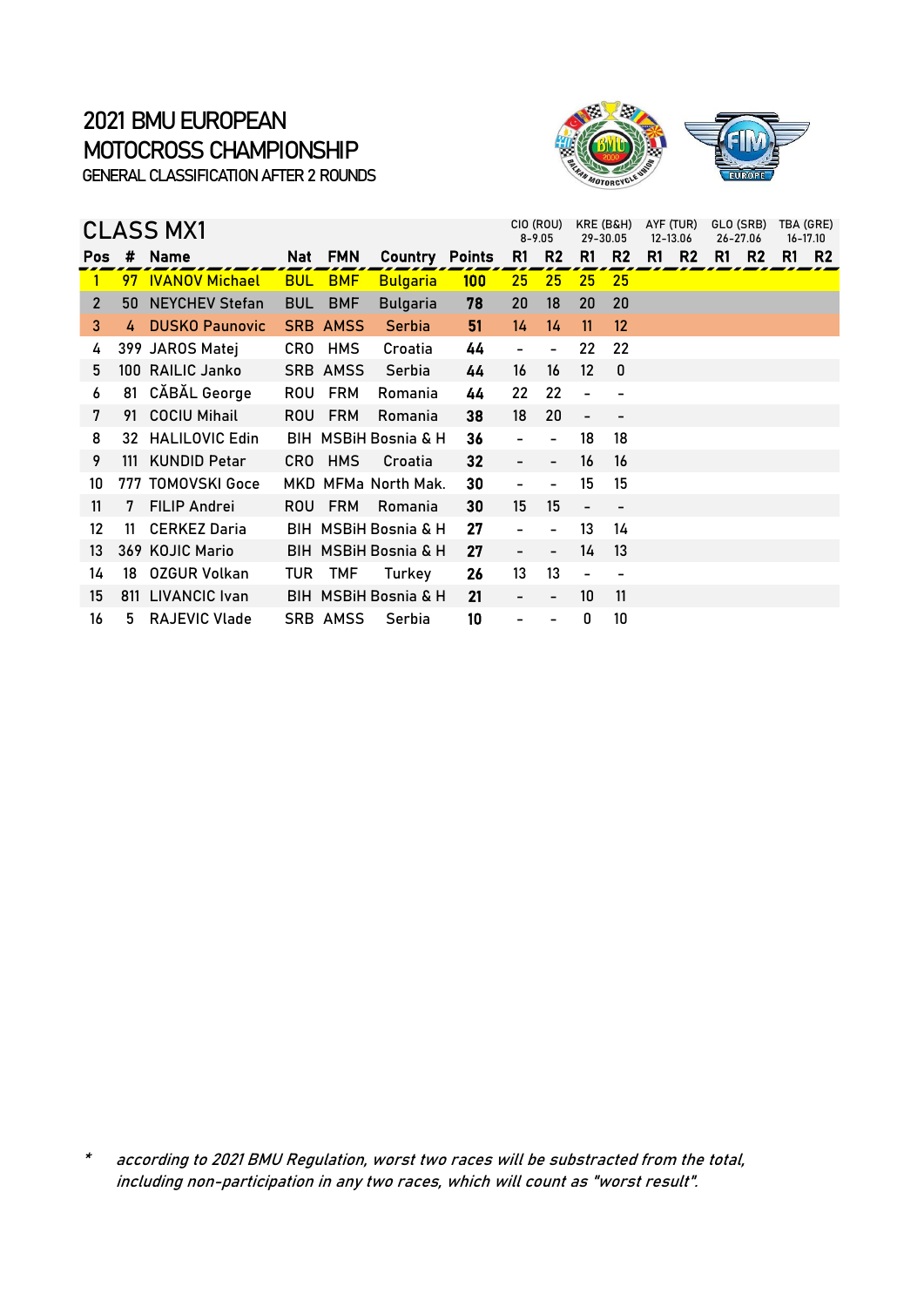



|                |                   | CLASS MX2                     |            |                   |                       |              |                              | CIO (ROU)<br>$8 - 9.05$      | KRE (B&H)<br>29-30.05    |                              | AYF (TUR) | 12-13.06     | GLO (SRB) TBA (GRE)<br>26-27.06 | 16-17.10 |                |
|----------------|-------------------|-------------------------------|------------|-------------------|-----------------------|--------------|------------------------------|------------------------------|--------------------------|------------------------------|-----------|--------------|---------------------------------|----------|----------------|
| Pos            |                   | # Name                        |            | Nat FMN           | <b>Country Points</b> |              | R <sub>1</sub>               | R2                           | R1                       | R <sub>2</sub>               |           | <b>R1 R2</b> | R1<br><b>R2</b>                 | R1       | R <sub>2</sub> |
| $\mathbf{1}$   |                   | 92 NEYCHEV Viktor             | <b>BUL</b> | <b>BMF</b>        | <b>Bulgaria</b>       | 83           | 20                           | 16                           | 22                       | 25                           |           |              |                                 |          |                |
| $\overline{2}$ |                   | 936 EROSS Koppany             | <b>ROU</b> | <b>FRM</b>        | Romania               | 74           | 18                           | 18                           | 16                       | 22                           |           |              |                                 |          |                |
| 3              |                   | 64 MALINOV Nikolay            | <b>BUL</b> | <b>BMF</b>        | <b>Bulgaria</b>       | 74           | 22                           | 22                           | 25                       | 5                            |           |              |                                 |          |                |
| 4              | 51.               | <b>PETKOV Kristian</b>        | <b>BUL</b> | <b>BMF</b>        | Bulgaria              | 65           | 16                           | 11                           | 18                       | 20                           |           |              |                                 |          |                |
| 5              |                   | 110 ORDOG Zoltan              | <b>ROU</b> | <b>FRM</b>        | Romania               | 60           | 12                           | 15                           | 15                       | 18                           |           |              |                                 |          |                |
| 6              |                   | 411 TOMPA Robert              | <b>ROU</b> | <b>FRM</b>        | Romania               | 50           | 25                           | 25                           | $\blacksquare$           | $\blacksquare$               |           |              |                                 |          |                |
| 7              | 4                 | <b>HĂBEANU Dennis</b>         | <b>ROU</b> | <b>FRM</b>        | Romania               | 45           | 9                            | 10                           | 13                       | 13                           |           |              |                                 |          |                |
| 8              |                   | 32 RUSU Victor                | <b>ROU</b> | <b>FRM</b>        | Romania               | 38           | 7                            | 7                            | 12                       | 12                           |           |              |                                 |          |                |
| 9              |                   | 170 POPOVICI Marius           | <b>ROU</b> | <b>FRM</b>        | Romania               | 35           | 15                           | 20                           | $\overline{\phantom{0}}$ | $\overline{\phantom{a}}$     |           |              |                                 |          |                |
| 10             |                   | 119 CESKO Mark                |            | <b>SRB AMSS</b>   | Serbia                | 29           | $\qquad \qquad \blacksquare$ | $\blacksquare$               | 14                       | 15                           |           |              |                                 |          |                |
| 11             |                   | 529 JABLANOVIC Vuka: SRB AMSS |            |                   | Serbia                | 27           | 3                            | 5                            | 3                        | 16                           |           |              |                                 |          |                |
| 12             |                   | 49 KANAKIS Mario              |            | <b>GRE AMOTOL</b> | Greece                | 27           | 13                           | 14                           | $\overline{\phantom{a}}$ | $\overline{\phantom{0}}$     |           |              |                                 |          |                |
| 13             | 111               | <b>RIBIC Mia</b>              | <b>CRO</b> | <b>HMS</b>        | Croatia               | 26           | $\overline{a}$               | $\frac{1}{2}$                | 12                       | 14                           |           |              |                                 |          |                |
| 14             |                   | 24 GEORGIEV Hristian BUL      |            | <b>BMF</b>        | <b>Bulgaria</b>       | 24           | -                            | $\overline{\phantom{0}}$     | 20                       | 4                            |           |              |                                 |          |                |
| 15             |                   | 194 TĂTARU Arthur             | <b>ROU</b> | <b>FRM</b>        | Romania               | 24           | 11                           | 13                           | $\overline{\phantom{a}}$ | $\overline{\phantom{0}}$     |           |              |                                 |          |                |
| 16             |                   | 194 IOSIF Petru               | <b>ROU</b> | <b>FRM</b>        | Romania               | 22           | 10                           | 12                           | $\overline{\phantom{0}}$ | $\overline{\phantom{0}}$     |           |              |                                 |          |                |
| 17             |                   | 164 DINE Mihai Roman ROU      |            | <b>FRM</b>        | Romania               | 21           | 4                            | $\overline{2}$               | 7                        | 8                            |           |              |                                 |          |                |
| 18             |                   | 114 BĂNCILĂ Ștefania ROU      |            | FRM               | Romania               | 20           |                              | $\qquad \qquad \blacksquare$ | 9                        | 11                           |           |              |                                 |          |                |
| 19             |                   | 42 VUK Dramanac               |            | <b>SRB AMSS</b>   | Serbia                | 19           | $\overline{2}$               | 3                            | 11                       | 3                            |           |              |                                 |          |                |
| 20             | 17                | <b>VIDAK Teo</b>              |            |                   | BIH MSBiH Bosnia & H  | 18           | $\overline{\phantom{0}}$     | $\overline{\phantom{a}}$     | 8                        | 10                           |           |              |                                 |          |                |
| 21             |                   | 332 STREJUȚ Horia             |            | ROU FRM           | Romania               | 15           | 6                            | 9                            | $\overline{\phantom{0}}$ | $\qquad \qquad \blacksquare$ |           |              |                                 |          |                |
| 22             |                   | 191 VIDOVIC David             |            |                   | BIH MSBiH Bosnia & H  | 14           | $\overline{\phantom{0}}$     | $\qquad \qquad \blacksquare$ | 5                        | 9                            |           |              |                                 |          |                |
| 23             |                   | 197 ANESTIS Rados             |            |                   | GRE \MOTOI Greece     | 14           | 14                           | 0                            | $\overline{\phantom{0}}$ |                              |           |              |                                 |          |                |
| 24             |                   | 128 GAJIC Sasa                |            |                   | BIH MSBiH Bosnia & H  | 13           | $\qquad \qquad \blacksquare$ | $\qquad \qquad \blacksquare$ | 6                        | 7                            |           |              |                                 |          |                |
| 25             | 14                | DĂUȘ Dacian                   |            | ROU FRM           | Romania               | 12           | 8                            | 4                            | $\overline{\phantom{0}}$ |                              |           |              |                                 |          |                |
| 26             |                   | 144 NOVOIDARSCHII N. MDA FMRM |            |                   | Moldova               | 11           | 5                            | 6                            | $\overline{\phantom{0}}$ | $\overline{a}$               |           |              |                                 |          |                |
| 27             | 77                | <b>RAJEVIC Petar</b>          |            | SRB AMSS          | Serbia                | 10           | $\overline{\phantom{0}}$     | $\qquad \qquad \blacksquare$ | 4                        | 6                            |           |              |                                 |          |                |
| 28             |                   | 255 GOLOVICICHIN M. MDA FMRM  |            |                   | Moldova               | 8            | 0                            | 8                            |                          |                              |           |              |                                 |          |                |
| 29             |                   | 111 SENKALAYCI Emir(TUR TMF   |            |                   | Turkey                | $\mathbf{2}$ | 1                            | 1                            | $\sim$                   |                              |           |              |                                 |          |                |
| 30             | $12 \overline{ }$ | <b>DOBRA David</b>            |            | ROU FRM           | Romania               | 0            | 0                            | 0                            |                          |                              |           |              |                                 |          |                |
| 31             | 112               | <b>DOGANAY Dogukar TUR</b>    |            | <b>TMF</b>        | Turkey                | 0            | 0                            | 0                            |                          |                              |           |              |                                 |          |                |
| 32             |                   | 58 PANDELE Alin               | <b>ROU</b> | <b>FRM</b>        | Romania               | 0            | 0                            | 0                            |                          |                              |           |              |                                 |          |                |
| 33             |                   | 666 GOROVENCO Alexa MDA FMRM  |            |                   | Moldova               | 0            | 0                            | $\pmb{0}$                    |                          |                              |           |              |                                 |          |                |
| 34             |                   | 525 LEVITCHI Artur            |            | <b>MDA FMRM</b>   | Moldova               | 0            | 0                            | 0                            | -                        |                              |           |              |                                 |          |                |
| 35             |                   | 28 VUKAJLOVIC Milan SRB AMSS  |            |                   | Serbia                | 0            | 0                            | 0                            |                          |                              |           |              |                                 |          |                |
| 36             |                   | 123 VIDAK Ivano               |            |                   | BIH MSBiH Bosnia & H  | 0            | $\overline{\phantom{0}}$     | -                            | 0                        | 0                            |           |              |                                 |          |                |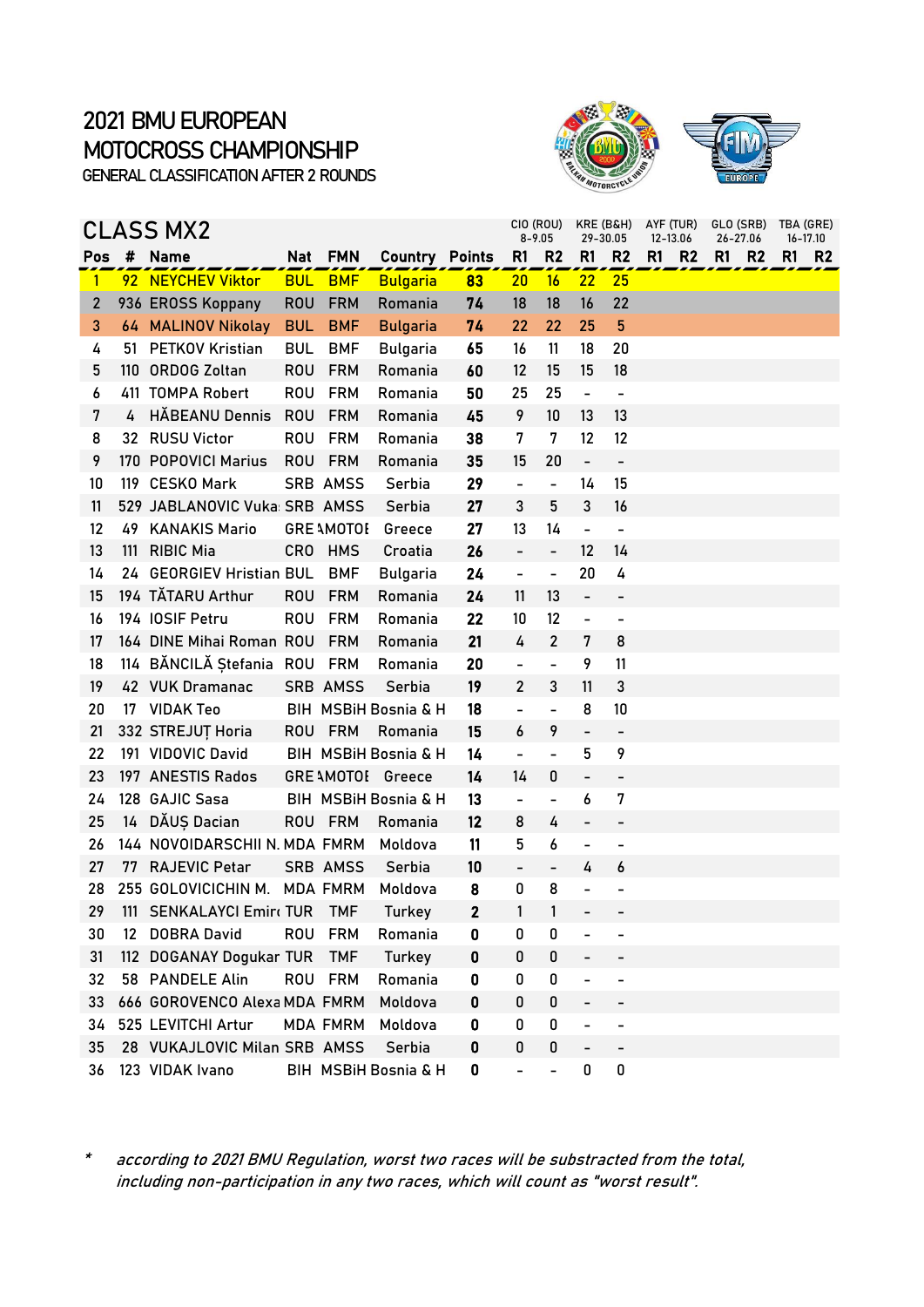

#### Pos # Name Mat FMN Country Points R1 R2 R1 R2 R1 R2 R1 R2 R1 R2 1 92 NEYCHEV Viktor BUL BMF Bulgaria 87 22 18 22 25 2 64 MALINOV Nikolay BUL BMF Bulgaria 87 25 25 25 12 3 936 EROSS Koppany ROU FRM Romania 80 20 20 18 22 4 110 ORDOG Zoltan ROU FRM Romania 67 15 16 16 20 5 4 HĂBEANU Dennis ROU FRM Romania 59 14 14 15 16 6 32 RUSU Victor ROU FRM Romania 50 12 11 12 15 7 164 DINE Mihai Roman ROU FRM Romania 43 10 8 11 14 8 42 VUK Dramanac SRB AMSS Serbia 41 9 9 13 10 9 170 POPOVICI Marius ROU FRM Romania 40 18 22 -10 111 RIBIC Mia CRO HMS Croatia 32 - - 14 18 11 24 GEORGIEV Hristian BUL BMF Bulgaria 31 - - 20 11 12 49 KANAKIS Mario GREAMOTOE Greece 31 16 15 - - 13 332 STREJUȚ Horia ROU FRM Romania 26 13 13 - - 14 77 RAJEVIC Petar SRB AMSS Serbia 23 - - 10 13 15 144 NOVOIDARSCHII N. MDA FMRM Moldova 21 11 10 - - 16 255 GOLOVICICHIN M. MDA FMRM Moldova 19 7 12 - -17 12 DOBRA David ROU FRM Romania 15 8 7 - - 18 666 GOROVENCO Alexa MDA FMRM Moldova 10 6 4 - -19 112 DOGANAY Dogukar TUR TMF Turkey 9 3 6 - -20 58 PANDELE Alin ROU FRM Romania 9 4 5 - -21 525 LEVITCHI Artur MDA FMRM Moldova 8 5 3 22 28 VUKAJLOVIC Milan SRB AMSS Serbia 0 0 0 - -23 123 VIDAK Ivano BIH MSBiH Bosnia & H 0 - - 0 0  $CLASS$   $MX2$  JUNI OR  $_{8-9.05}^{CO (ROU)}$   $_{8-9.05}^{CO (ROU)}$   $_{29-30.05}^{O(COU)}$   $_{12-13.06}^{O(STU)}$   $_{26-27.06}^{CO(SPB)}$  TBA (GRE) 26-27.06 GLO (SRB)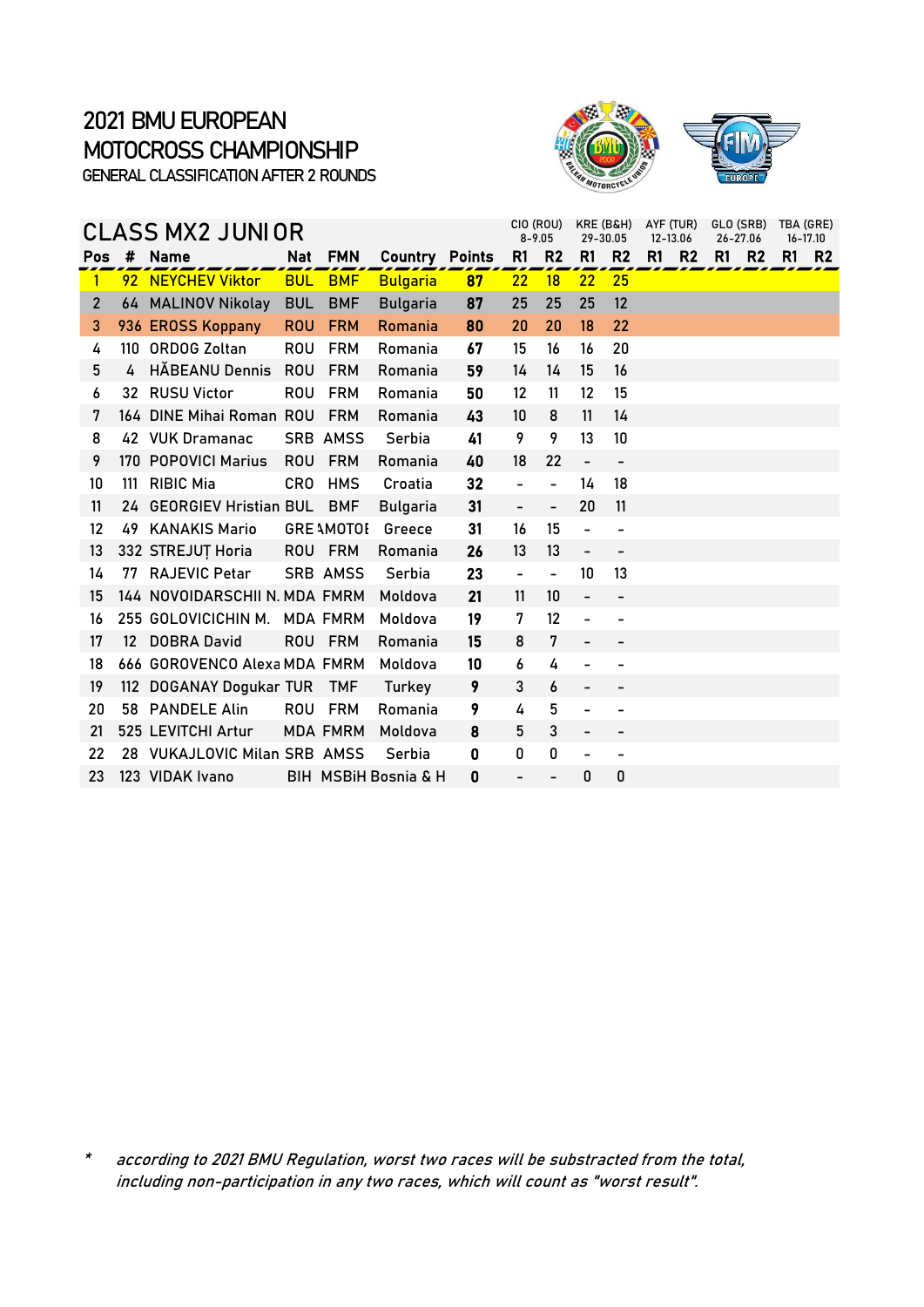

|              | CLASS MX |                                      | PAGE1      |                 |                                 |              | CIO (ROU)<br>KRE (B&H)<br>$8 - 9.05$<br>29-30.05 |                              |                              |                              | AYF (TUR)<br>12-13.06 | TBA (GRE)<br>$16 - 17.10$ |                                  |      |                |
|--------------|----------|--------------------------------------|------------|-----------------|---------------------------------|--------------|--------------------------------------------------|------------------------------|------------------------------|------------------------------|-----------------------|---------------------------|----------------------------------|------|----------------|
| Pos          | #        | <b>Name</b>                          |            | Nat FMN         | <b>Country Points</b>           |              | R1                                               | R <sub>2</sub>               | R1                           | R <sub>2</sub>               | R1                    | <b>R2</b>                 | 26-27.06<br>R1<br>R <sub>2</sub> | R1 I | R <sub>2</sub> |
| $\mathbf{1}$ |          | 87 TSAREV Grigor                     | <b>BUL</b> | <b>BMF</b>      | <b>Bulgaria</b>                 | 97           | 25                                               | 22                           | 25                           | 25                           |                       |                           |                                  |      |                |
| $\mathbf{2}$ | 96       | <b>MARINOV Marin</b>                 | <b>BUL</b> | <b>BMF</b>      | <b>Bulgaria</b>                 | 72           | 14                                               | 14                           | 22                           | 22                           |                       |                           |                                  |      |                |
| 3            | 28       | KARANFILOVSKI Z(MKD MFMa North Mak.  |            |                 |                                 | 60           | 13                                               | 13                           | 18                           | 16                           |                       |                           |                                  |      |                |
| 4            |          | 725 COCIU Nicolae                    | <b>ROU</b> | <b>FRM</b>      | Romania                         | 45           | 20                                               | 25                           | $\overline{\phantom{0}}$     | $\overline{\phantom{a}}$     |                       |                           |                                  |      |                |
| 5            |          | 711 COJANU lonut                     | <b>ROU</b> | <b>FRM</b>      | Romania                         | 42           | 22                                               | 20                           | $\overline{\phantom{0}}$     | $\qquad \qquad \blacksquare$ |                       |                           |                                  |      |                |
| 6            |          | 521 STOJANOVIC Milan SRB AMSS        |            |                 | Serbia                          | 40           | $\overline{\phantom{0}}$                         | $\qquad \qquad \blacksquare$ | 20                           | 20                           |                       |                           |                                  |      |                |
| 7            | 19.      | <b>POPOVIC Marko</b>                 |            | <b>SRB AMSS</b> | Serbia                          | 34           | $\blacksquare$                                   | $\overline{\phantom{0}}$     | 16                           | 18                           |                       |                           |                                  |      |                |
| 8            | 111      | MARDACHEV Ivan BUL                   |            | <b>BMF</b>      | <b>Bulgaria</b>                 | 34           | 16                                               | 18                           | $\frac{1}{2}$                | $\overline{a}$               |                       |                           |                                  |      |                |
| 9            |          | 100 SENKALAYCI Sakir TUR             |            | <b>TMF</b>      | Turkey                          | 34           | 18                                               | 16                           | $\qquad \qquad \blacksquare$ | $\overline{\phantom{a}}$     |                       |                           |                                  |      |                |
| 10           |          | 38 POPOVIC Gojko                     |            | SRB AMSS        | Serbia                          | 29           | $\overline{a}$                                   | $\overline{\phantom{0}}$     | 14                           | 15                           |                       |                           |                                  |      |                |
| 11           |          | 707 VIDOVIC Domagoj                  |            |                 | <b>BIH MSBIH Bosnia &amp; H</b> | 29           |                                                  | $\overline{\phantom{0}}$     | 15                           | 14                           |                       |                           |                                  |      |                |
| 12           |          | 502 PAUNOVIC Dejan                   |            | SRB AMSS        | Serbia                          | 26           | $\overline{\phantom{0}}$                         | $\qquad \qquad \blacksquare$ | 13                           | 13                           |                       |                           |                                  |      |                |
| 13           |          | 492 GALFI Csaba Zalan ROU            |            | <b>FRM</b>      | Romania                         | 26           | 11                                               | 15                           | $\overline{\phantom{0}}$     |                              |                       |                           |                                  |      |                |
| 14           |          | 218 SANTUCCI Gianmal ITA             |            | <b>BUL</b>      | <b>Bulgaria</b>                 | 26           | 15                                               | 11                           | $\overline{\phantom{a}}$     | $\qquad \qquad \blacksquare$ |                       |                           |                                  |      |                |
| 15           |          | 282 BIKIC Antonio                    |            |                 | BIH MSBiH Bosnia & H            | 24           | $\overline{\phantom{0}}$                         | $\overline{\phantom{0}}$     | $12 \overline{ }$            | 12                           |                       |                           |                                  |      |                |
| 16           | 2        | MALESEVIC Momci BIH MSBIH Bosnia & H |            |                 |                                 | 22           | $\overline{\phantom{0}}$                         | $\overline{a}$               | 11                           | 11                           |                       |                           |                                  |      |                |
| 17           | 41       | POPA George                          | <b>ROU</b> | <b>FRM</b>      | Romania                         | 21           | 9                                                | 12                           | $\overline{\phantom{0}}$     | $\overline{\phantom{0}}$     |                       |                           |                                  |      |                |
| 18           |          | 669 OKOS Zsolt                       | <b>ROU</b> | <b>FRM</b>      | Romania                         | 21           | $12 \overline{ }$                                | 9                            | -                            |                              |                       |                           |                                  |      |                |
| 19           |          | 117 VODENOV Yavor                    | <b>BUL</b> | <b>BMF</b>      | <b>Bulgaria</b>                 | 20           | 10                                               | 10                           | $\overline{\phantom{0}}$     | $\overline{\phantom{a}}$     |                       |                           |                                  |      |                |
| 20           | 33       | <b>BOJA Enis</b>                     |            |                 | BIH MSBIH Bosnia & H            | 18           | $\overline{a}$                                   | $\overline{a}$               | 8                            | 10                           |                       |                           |                                  |      |                |
| 21           | 43.      | <b>MAKIVIC Milos</b>                 |            |                 | BIH MSBiH Bosnia & H            | 18           | $\overline{\phantom{0}}$                         | $\overline{\phantom{0}}$     | 9                            | 9                            |                       |                           |                                  |      |                |
| 22           |          | 208 RAMLJAK Dalibor                  |            |                 | BIH MSBiH Bosnia & H            | 17           | -                                                | -                            | 10                           | 7                            |                       |                           |                                  |      |                |
| 23           | 12       | GIURGIUVEANU L.                      | <b>ROU</b> | <b>FRM</b>      | Romania                         | 16           | 8                                                | 8                            | $\overline{\phantom{0}}$     |                              |                       |                           |                                  |      |                |
| 24           |          | 38 OPROIU Bogdan                     | <b>ROU</b> | <b>FRM</b>      | Romania                         | 14           | 7                                                | 7                            | $\overline{\phantom{0}}$     | $\overline{\phantom{a}}$     |                       |                           |                                  |      |                |
| 25           | 91       | <b>KRASTEV Chavdar BUL</b>           |            | <b>BMF</b>      | <b>Bulgaria</b>                 | 13           |                                                  | -                            | 7                            | 6                            |                       |                           |                                  |      |                |
| 26           | 29       | <b>MILAKOVIC Milos</b>               |            |                 | BIH MSBIH Bosnia & H            | 12           | -                                                | $\overline{\phantom{0}}$     | 4                            | 8                            |                       |                           |                                  |      |                |
| 27           |          | 181 STOYANOV Nikolay BUL BMF         |            |                 | <b>Bulgaria</b>                 | 12           | 6                                                | 6                            | $\overline{\phantom{0}}$     |                              |                       |                           |                                  |      |                |
| 28           |          | 540 MARIN Pave                       | <b>CRO</b> | <b>HMS</b>      | Croatia                         | 10           | -                                                | $\overline{a}$               | 6                            | 4                            |                       |                           |                                  |      |                |
| 29           |          | 14 VĂCARU Robert                     |            | ROU FRM         | Romania                         | 9            | $\mathbf{r}$                                     | 5                            |                              |                              |                       |                           |                                  |      |                |
| 30           |          | 128 SOLAREVIC Sasa                   |            |                 | BIH MSBIH Bosnia & H            | 8            |                                                  |                              | 3                            | 5                            |                       |                           |                                  |      |                |
| 31           | 8        | TUCAKOVIC Vladim SRB AMSS            |            |                 | Serbia                          | 7            |                                                  | -                            | 5                            | 2                            |                       |                           |                                  |      |                |
| 32           |          | 511 NECSOIU Romulus ROU FRM          |            |                 | Romania                         | 5            | 1                                                | 4                            | -                            |                              |                       |                           |                                  |      |                |
| 33           | 48.      | <b>COSTIN Lucian</b>                 |            | ROU FRM         | Romania                         | 5            | 2                                                | 3                            | $\overline{\phantom{0}}$     |                              |                       |                           |                                  |      |                |
| 34           | 71       | <b>GUTANU Victor</b>                 |            | MDA FMRM        | Moldova                         | 5            | 5                                                | 0                            | -                            |                              |                       |                           |                                  |      |                |
| 35           | 19       | DIACONU Bogdan                       |            | ROU FRM         | Romania                         | 4            | 3                                                | 1                            | -                            |                              |                       |                           |                                  |      |                |
| 36           | 84       | <b>STIPOVIC Neven</b>                |            |                 | BIH MSBiH Bosnia & H            | 3            |                                                  | $\overline{\phantom{0}}$     | 0                            | 3                            |                       |                           |                                  |      |                |
| 37           | 56       | <b>DRLJO Drazen</b>                  |            |                 | BIH MSBiH Bosnia & H            | $\mathbf{2}$ |                                                  |                              | 2                            | 0                            |                       |                           |                                  |      |                |
| 38           | 4        | GHICULESCU C.                        |            | ROU FRM         | Romania                         | $\mathbf{2}$ | 0                                                | $\overline{2}$               | $\overline{\phantom{0}}$     | $\overline{\phantom{a}}$     |                       |                           |                                  |      |                |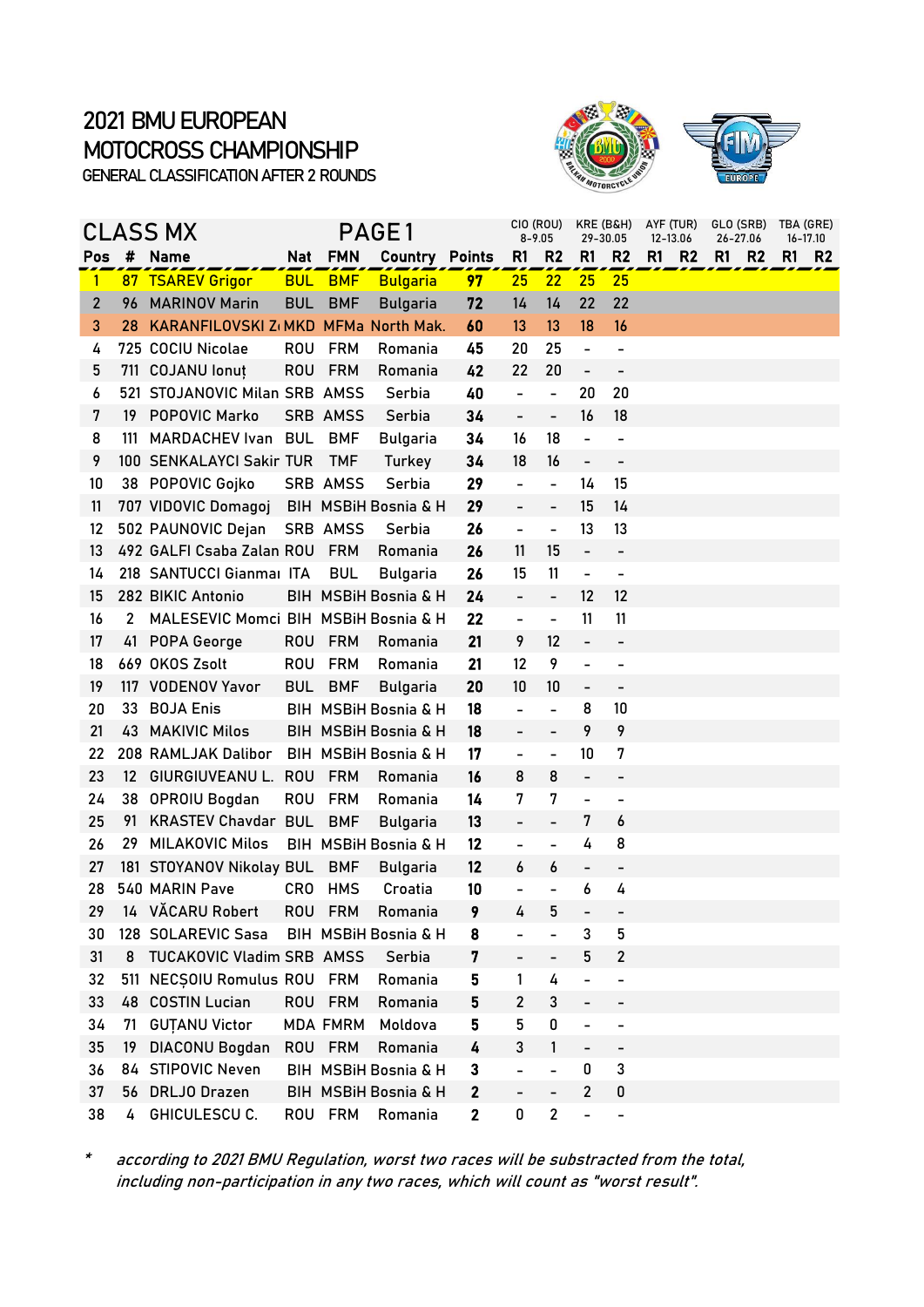

|              | <b>CLASS MX</b> |                                        |            | PAGE <sub>2</sub> |                       |    |                   |                   | CIO (ROU)<br>KRE (B&H)<br>$8 - 9.05$<br>29-30.05 |                |    | AYF (TUR)<br>12-13.06 |    | GLO (SRB)<br>26-27.06 |    | TBA (GRE)<br>16-17.10 |
|--------------|-----------------|----------------------------------------|------------|-------------------|-----------------------|----|-------------------|-------------------|--------------------------------------------------|----------------|----|-----------------------|----|-----------------------|----|-----------------------|
| Pos          | #               | Name                                   | Nat        | <b>FMN</b>        | <b>Country Points</b> |    | R1                | R <sub>2</sub>    | R1                                               | R <sub>2</sub> | R1 | R <sub>2</sub>        | R1 | R <sub>2</sub>        | R1 | R <sub>2</sub>        |
| $\mathbf{1}$ |                 | <b>87 TSAREV Grigor</b>                | <b>BUL</b> | <b>BMF</b>        | <b>Bulgaria</b>       | 97 | 25                | $22 \overline{ }$ | 25                                               | 25             |    |                       |    |                       |    |                       |
| 2            | 96              | <b>MARINOV Marin</b>                   | <b>BUL</b> | <b>BMF</b>        | <b>Bulgaria</b>       | 72 | 14                | 14                | 22                                               | 22             |    |                       |    |                       |    |                       |
| 3            |                 | 28 KARANFILOVSKI Z(MKD MFMa North Mak. |            |                   |                       | 60 | 13                | 13 <sup>°</sup>   | 18                                               | 16             |    |                       |    |                       |    |                       |
|              |                 |                                        |            |                   |                       |    |                   |                   |                                                  |                |    |                       |    |                       |    |                       |
| 39           |                 | 92 TADIC Nedjeljko                     |            |                   | BIH MSBIH Bosnia & H  | 0  | $\qquad \qquad -$ |                   | 0                                                | 0              |    |                       |    |                       |    |                       |
| 40           |                 | 22 KRALJEVIC Mario                     |            |                   | BIH MSBIH Bosnia & H  | 0  |                   |                   | 0                                                | 0              |    |                       |    |                       |    |                       |
| 41           |                 | 51 GERGELY Attilo                      | ROU.       | <b>FRM</b>        | Romania               | 0  | 0                 | 0                 | $\overline{\phantom{0}}$                         |                |    |                       |    |                       |    |                       |
| 42           |                 | 33 OPROIU Cezar                        | <b>ROU</b> | <b>FRM</b>        | Romania               | 0  | 0                 | 0                 |                                                  |                |    |                       |    |                       |    |                       |
| 43           | 11              | PĂCURAR Sebastia ROU                   |            | <b>FRM</b>        | Romania               | 0  | 0                 | 0                 |                                                  |                |    |                       |    |                       |    |                       |
| 44           |                 | 35 NICOLAU Dan                         | ROU        | <b>FRM</b>        | Romania               | 0  | 0                 | 0                 |                                                  |                |    |                       |    |                       |    |                       |
| 45           |                 | 222 ALEXANDRU Mihai ROU                |            | <b>FRM</b>        | Romania               | 0  | 0                 | 0                 |                                                  |                |    |                       |    |                       |    |                       |
| 46           | 7               | OTEL Alexandru                         | <b>ROU</b> | <b>FRM</b>        | Romania               | 0  | 0                 | 0                 |                                                  |                |    |                       |    |                       |    |                       |
| 47           |                 | 110 STOYANOV Yordan BUL                |            | <b>BMF</b>        | <b>Bulgaria</b>       | 0  | 0                 | 0                 |                                                  |                |    |                       |    |                       |    |                       |
| 48           |                 | 21 STAICU Ciprian                      | ROU        | <b>FRM</b>        | Romania               | 0  | 0                 | 0                 |                                                  |                |    |                       |    |                       |    |                       |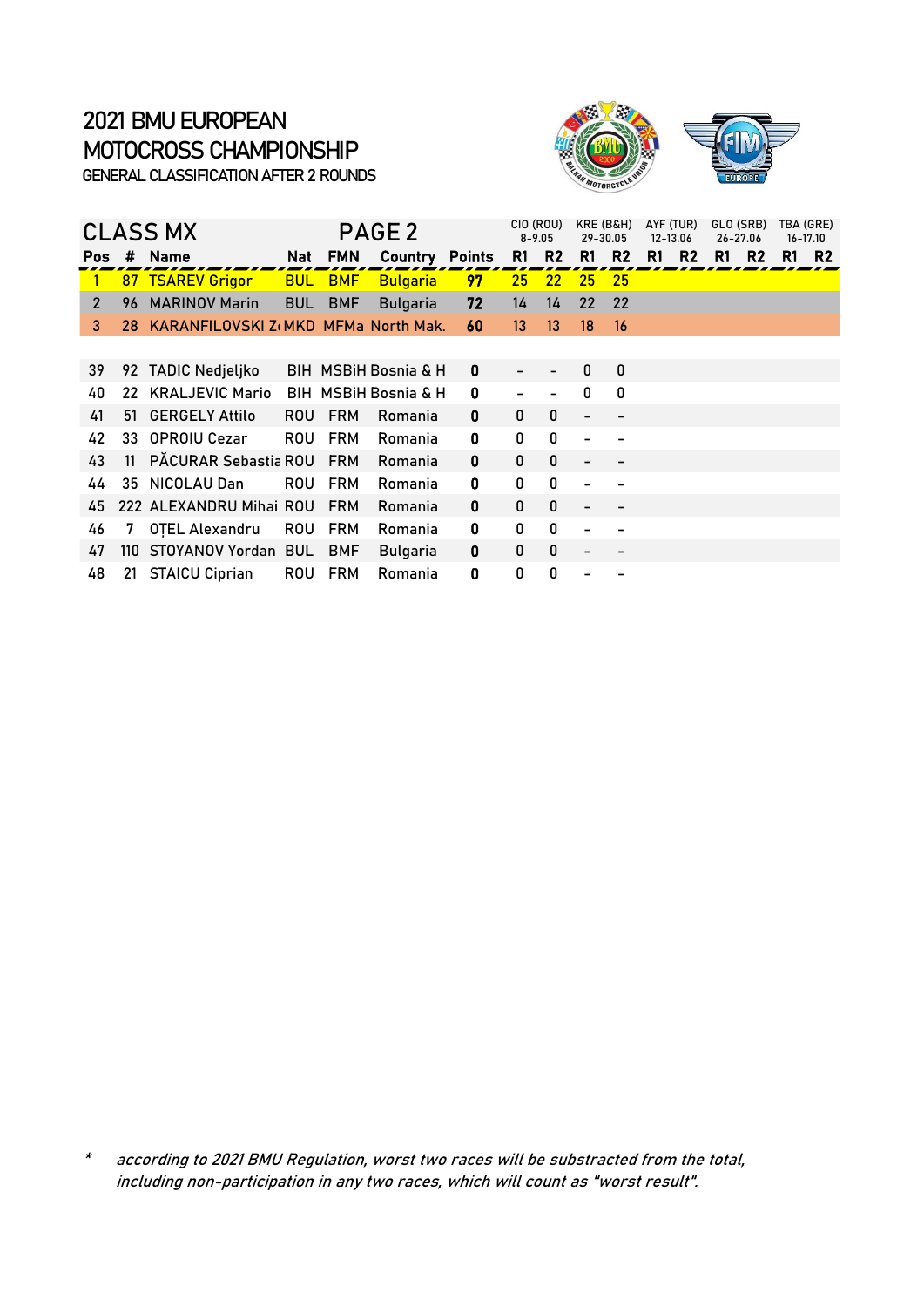

|     |     | CLASS MX SENIOR                        |            |            | CIO (ROU)<br>$8 - 9.05$         | KRE (B&H)<br>29-30.05 |                   | AYF (TUR)<br>12-13.06    |                          | GLO (SRB)<br>26-27.06 |    |                | TBA (GRE)<br>$16 - 17.10$ |                |    |                |
|-----|-----|----------------------------------------|------------|------------|---------------------------------|-----------------------|-------------------|--------------------------|--------------------------|-----------------------|----|----------------|---------------------------|----------------|----|----------------|
| Pos | #   | <b>Name</b>                            |            | Nat FMN    | <b>Country</b>                  | <b>Points</b>         | R <sub>1</sub>    | R2                       | R1                       | R <sub>2</sub>        | R1 | R <sub>2</sub> | R1                        | R <sub>2</sub> | R1 | R <sub>2</sub> |
|     |     | <b>KERAMIDAS Dimitr GRE AMOTOL</b>     |            |            | Greece                          | <u>97</u>             | 22 <sub>2</sub>   | 25                       | 25                       | $-25$                 |    |                |                           |                |    |                |
| 2   |     | 81 STOYANOV Vasil                      | <b>BUL</b> | <b>BMF</b> | <b>Bulgaria</b>                 | 89                    | 25                | 20                       | 22                       | -22                   |    |                |                           |                |    |                |
| 3   |     | <b>66 POPESCU Ciprian</b>              | <b>ROU</b> | <b>FRM</b> | <b>Romania</b>                  | 69                    | 16                | 15                       | 20                       | 18                    |    |                |                           |                |    |                |
| 4   | 26  | <b>BALDJIISKI Emil</b>                 | <b>BUL</b> | <b>BMF</b> | <b>Bulgaria</b>                 | 60                    | 13                | 16                       | 16                       | 15                    |    |                |                           |                |    |                |
| 5   |     | 88 GAGYI Peter                         | ROU.       | <b>FRM</b> | Romania                         | 42                    | 20 <sup>°</sup>   | 22                       |                          |                       |    |                |                           |                |    |                |
| 6   | 96. | MILOJEVIC Mirosla BIH MSBIH Bosnia & H |            |            |                                 | 38                    |                   | $\overline{\phantom{0}}$ | 18                       | 20                    |    |                |                           |                |    |                |
| 7   |     | 47 PETROV Atanas                       | <b>BUL</b> | <b>BMF</b> | <b>Bulgaria</b>                 | 36                    | 18                | 18                       |                          |                       |    |                |                           |                |    |                |
| 8   | 10  | <b>BABIC Stevo</b>                     |            |            | BIH MSBIH Bosnia & H            | 30                    |                   | $\overline{\phantom{0}}$ | 14                       | 16                    |    |                |                           |                |    |                |
| 9   |     | 63 STOEANOVICI Mihă ROU                |            | <b>FRM</b> | Romania                         | 29                    | 15 <sup>15</sup>  | 14                       | $\overline{\phantom{0}}$ |                       |    |                |                           |                |    |                |
| 10  |     | 98 REZO Bosko                          |            |            | <b>BIH MSBIH Bosnia &amp; H</b> | 29                    |                   | $\overline{\phantom{0}}$ | 15                       | 14                    |    |                |                           |                |    |                |
| 11  | 69  | <b>NAGY Daniel</b>                     | ROU.       | <b>FRM</b> | Romania                         | 27                    | 14                | 13                       | $\overline{\phantom{0}}$ |                       |    |                |                           |                |    |                |
| 12  | 73  | <b>MOLNAR Sandor</b>                   | <b>ROU</b> | <b>FRM</b> | Romania                         | 24                    | $12 \overline{ }$ | 12                       |                          |                       |    |                |                           |                |    |                |
| 13  | 60  | <b>ENCEANU Alexand ROU</b>             |            | <b>FRM</b> | Romania                         | 22                    | 11                | 11                       |                          |                       |    |                |                           |                |    |                |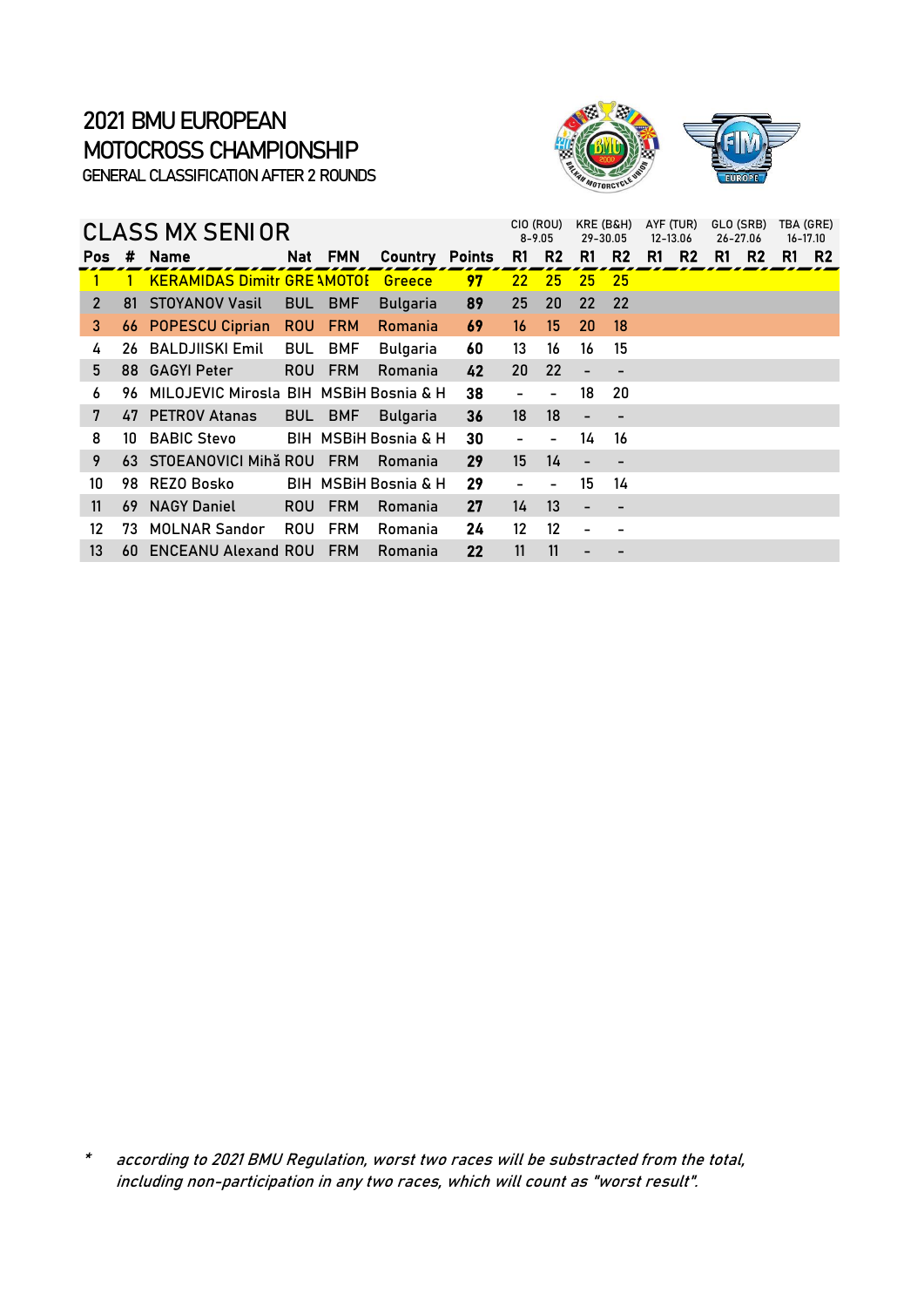

|              |    | <b>CLASS MX85</b>                   |            |                 | CIO (ROU)<br>$8 - 9.05$ | KRE (B&H)<br>29-30.05 |                              | AYF (TUR)<br>12-13.06    |                              | GLO (SRB)<br>26-27.06    |    |                | TBA (GRE)<br>16-17.10 |                |    |                |
|--------------|----|-------------------------------------|------------|-----------------|-------------------------|-----------------------|------------------------------|--------------------------|------------------------------|--------------------------|----|----------------|-----------------------|----------------|----|----------------|
| Pos          | #  | <b>Name</b>                         | Nat        | <b>FMN</b>      | Country                 | <b>Points</b>         | R1                           | R <sub>2</sub>           | R1                           | R <sub>2</sub>           | R1 | R <sub>2</sub> | R1                    | R <sub>2</sub> | R1 | R <sub>2</sub> |
| $\mathbf{1}$ |    | 8 TOSHEV Vencislav BUL              |            | <b>BMF</b>      | <b>Bulgaria</b>         | 100                   | 25                           | 25                       | 25                           | 25                       |    |                |                       |                |    |                |
| 2            |    | 89 STEFANOV Danail                  | <b>BUL</b> | <b>BMF</b>      | <b>Bulgaria</b>         | 88                    | 22                           | 22                       | 22                           | 22                       |    |                |                       |                |    |                |
| 3            | 85 | <b>BANU Mihnea</b>                  | <b>ROU</b> | <b>FRM</b>      | Romania                 | 80                    | 20                           | 20                       | 20                           | 20                       |    |                |                       |                |    |                |
| 4            |    | 24 MILOSAVLEVIK Ale SRB AMSS        |            |                 | Serbia                  | 57                    | 11                           | 10                       | 18                           | 18                       |    |                |                       |                |    |                |
| 5            |    | 84 STEFĂNESCU Luca ROU              |            | <b>FRM</b>      | Romania                 | 54                    | $12 \overline{ }$            | 11                       | 16                           | 15                       |    |                |                       |                |    |                |
| 6            |    | 38 BUZIN Tsvetan                    | <b>BUL</b> | <b>BMF</b>      | Bulgaria                | 47                    | 8                            | 8                        | 15                           | 16                       |    |                |                       |                |    |                |
| 7            |    | 22 CHIUJDEA loan                    | <b>ROU</b> | <b>FRM</b>      | Romania                 | 33                    | 15                           | 18                       | $\qquad \qquad \blacksquare$ | $\overline{\phantom{0}}$ |    |                |                       |                |    |                |
| 8            |    | 101 JIGMOND Liviu Jr.               | <b>ROU</b> | <b>FRM</b>      | Romania                 | 32                    | 16                           | 16                       |                              |                          |    |                |                       |                |    |                |
| 9            |    | 201 BALTAGA Daniel                  | <b>ROU</b> | <b>FRM</b>      | Romania                 | 32                    | 18                           | 14                       | $\blacksquare$               | $\overline{a}$           |    |                |                       |                |    |                |
| 10           |    | 121 VULPE Gheorghe                  |            | <b>MDA FMRM</b> | Moldova                 | 29                    | 14                           | 15                       | $\overline{\phantom{a}}$     | $\overline{a}$           |    |                |                       |                |    |                |
| 11           |    | 178 SAVIC Bartul                    |            | CRO HMS         | Croatia                 | 26                    |                              | $\overline{a}$           | 12                           | 14                       |    |                |                       |                |    |                |
| 12           | 65 | <b>CRNJANSKI Danilo SRB AMSS</b>    |            |                 | Serbia                  | 25                    | $\overline{a}$               | $\overline{\phantom{0}}$ | 14                           | 11                       |    |                |                       |                |    |                |
| 13           | 19 | MRCKOVIC Stefan MKD MFMa North Mak. |            |                 |                         | 24                    | $\overline{\phantom{0}}$     | $\overline{\phantom{0}}$ | 11                           | 13                       |    |                |                       |                |    |                |
| 14           | 3  | DAMJANOVSKI A.                      |            | <b>SRB AMSS</b> | Serbia                  | 23                    | 10                           | 13                       | 0                            | 0                        |    |                |                       |                |    |                |
| 15           | 77 | <b>UZICANIN Affan</b>               |            |                 | BIH MSBiH Bosnia & H    | 22                    | $\overline{\phantom{0}}$     | $\qquad \qquad -$        | 10                           | 12                       |    |                |                       |                |    |                |
| 16           |    | 77 STEFĂNESCU Tudo ROU FRM          |            |                 | Romania                 | 21                    | 9                            | 12                       | $\overline{a}$               |                          |    |                |                       |                |    |                |
| 17           |    | 69 STOYANOV Kaloyar BUL             |            | <b>FRM</b>      | Romania                 | 16                    | 7                            | 9                        |                              |                          |    |                |                       |                |    |                |
| 18           | 66 | <b>KOCAMAN Baran</b>                | <b>TUR</b> | <b>TMF</b>      | Turkey                  | 15                    | 13                           | $\overline{\mathbf{c}}$  |                              | $\overline{\phantom{0}}$ |    |                |                       |                |    |                |
| 19           |    | 33 RAJEVIC Filip                    |            | SRB AMSS        | Serbia                  | 13                    | $\qquad \qquad \blacksquare$ | $\overline{\phantom{0}}$ | 13                           | 0                        |    |                |                       |                |    |                |
| 20           |    | 120 SLIVINSCHII Kirill MDA FMRM     |            |                 | Moldova                 | 13                    | 6                            | 7                        | $\overline{\phantom{a}}$     |                          |    |                |                       |                |    |                |
| 21           |    | 21 STOJKOVSKI Aleks SRB AMSS        |            |                 | Serbia                  | 10                    | 5                            | 5                        | $\overline{\phantom{0}}$     | -                        |    |                |                       |                |    |                |
| 22           |    | 333 GHEORGHIU Matter ROU            |            | <b>FRM</b>      | Romania                 | 8                     | 2                            | 6                        |                              |                          |    |                |                       |                |    |                |
| 23           |    | 127 BÂRSAN Adrian                   | <b>ROU</b> | <b>FRM</b>      | Romania                 | 8                     | 4                            | 4                        |                              |                          |    |                |                       |                |    |                |
| 24           |    | 461 MARTINESCU Deni: ROU            |            | <b>FRM</b>      | Romania                 | 6                     | 3                            | 3                        |                              | $\overline{\phantom{0}}$ |    |                |                       |                |    |                |
| 25           |    | 26 GEREN Ahmed                      | <b>TUR</b> | <b>TMF</b>      | Turkey                  | $\mathbf{2}$          | 1                            | 1                        |                              |                          |    |                |                       |                |    |                |
| 26           |    | 122 BRADU Daniil                    |            | <b>MDA FMRM</b> | Moldova                 | 0                     | 0                            | 0                        |                              |                          |    |                |                       |                |    |                |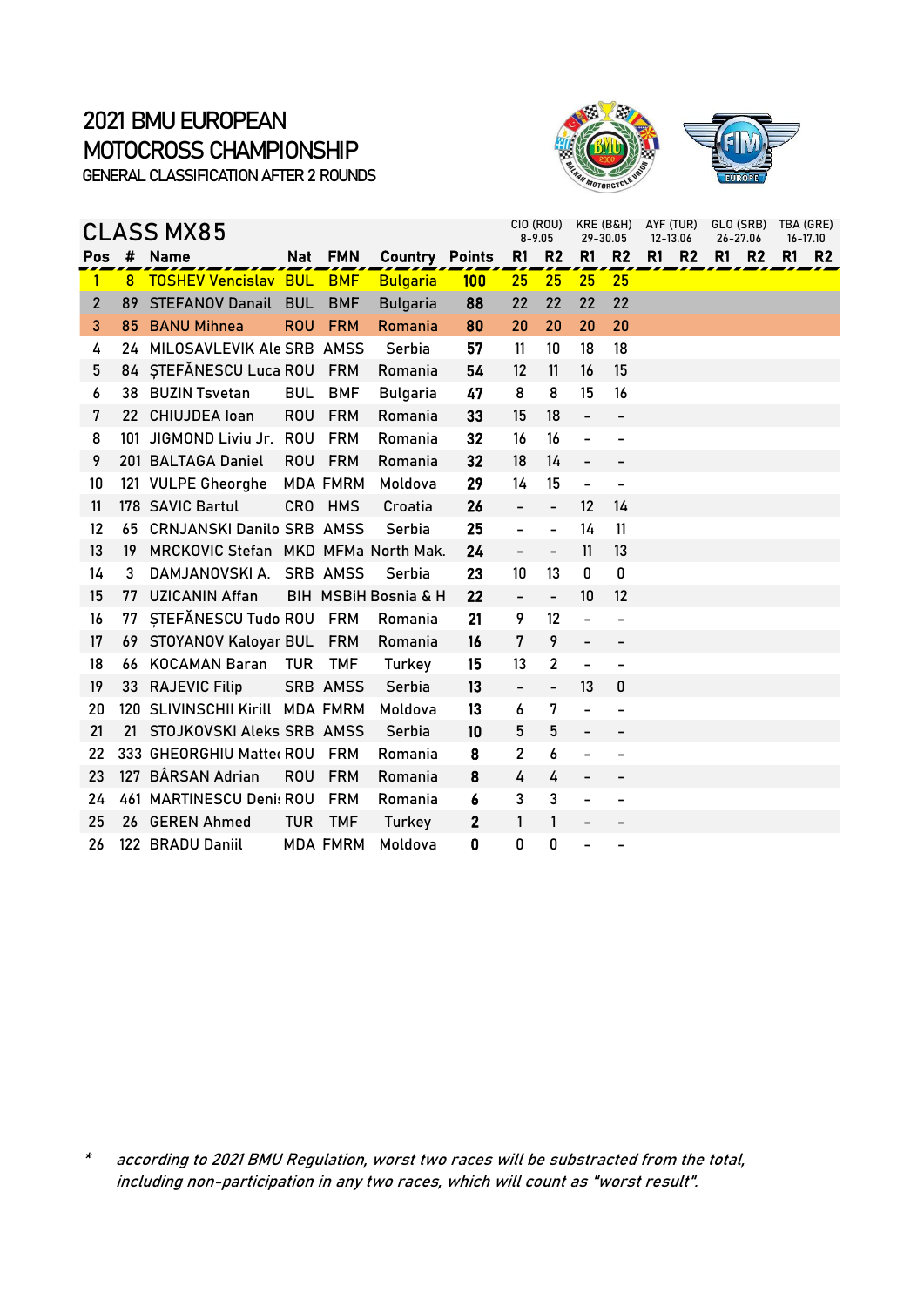

|                   |                 | <b>CLASS MX65</b>                 |            |                 | CIO (ROU)<br>$8 - 9.05$ | KRE (B&H)<br>29-30.05 |                              | AYF (TUR)<br>12-13.06    |                          | GLO (SRB)<br>26-27.06    |    |                | TBA (GRE)<br>$16 - 17.10$ |                |    |                |
|-------------------|-----------------|-----------------------------------|------------|-----------------|-------------------------|-----------------------|------------------------------|--------------------------|--------------------------|--------------------------|----|----------------|---------------------------|----------------|----|----------------|
| Pos               | #               | <b>Name</b>                       | Nat        | <b>FMN</b>      | <b>Country Points</b>   |                       | R1                           | R <sub>2</sub>           | R <sub>1</sub>           | R <sub>2</sub>           | R1 | R <sub>2</sub> | R1                        | R <sub>2</sub> | R1 | R <sub>2</sub> |
| 1                 | 21              | <b>DUMITRU Sami</b>               | <b>ROU</b> | <b>FRM</b>      | Romania                 | 94                    | 25                           | 25                       | 22                       | 22                       |    |                |                           |                |    |                |
| $\overline{2}$    |                 | 96 TSANKOV Dani                   | <b>BUL</b> | <b>BMF</b>      | <b>Bulgaria</b>         | 88                    | 16                           | 22                       | 25                       | 25                       |    |                |                           |                |    |                |
| 3                 |                 | 55 GUMENIUC Theodo ROU            |            | <b>FRM</b>      | Romania                 | 71                    | 20                           | 15                       | 20                       | 16                       |    |                |                           |                |    |                |
| 4                 |                 | 28 SZOKE EROSS Mar ROU            |            | <b>FRM</b>      | Romania                 | 68                    | 15                           | 20                       | 13                       | 20                       |    |                |                           |                |    |                |
| 5                 |                 | 110 BĂLĂBAN Tudor                 | <b>ROU</b> | <b>FRM</b>      | Romania                 | 53                    | $12 \overline{ }$            | 11                       | 15                       | 15                       |    |                |                           |                |    |                |
| 6                 | 65              | <b>VUK Cajik</b>                  |            | SRB AMSS        | Serbia                  | 43                    | 2                            | 9                        | 18                       | 14                       |    |                |                           |                |    |                |
| 7                 |                 | 30 CÎRLIG Iulian                  |            | <b>MDA FMRM</b> | Moldova                 | 40                    | 20                           | 20                       | $\overline{\phantom{0}}$ | $\overline{\phantom{0}}$ |    |                |                           |                |    |                |
| 8                 | 9               | KOLONOOKOV Ana SRB AMSS           |            |                 | Serbia                  | 34                    | $\frac{1}{2}$                | $\overline{a}$           | 16                       | 18                       |    |                |                           |                |    |                |
| 9                 |                 | 106 IOVITĂ Mark Luca              | <b>ROU</b> | <b>FRM</b>      | Romania                 | 34                    | 18                           | 16                       | $\overline{\phantom{0}}$ | $\overline{\phantom{0}}$ |    |                |                           |                |    |                |
| 10                |                 | 128 PESUT Noel                    |            | <b>SRB AMSS</b> | Serbia                  | 27                    | $\qquad \qquad \blacksquare$ | $\overline{\phantom{0}}$ | 14                       | 13                       |    |                |                           |                |    |                |
| 11                |                 | 112 OKUR Efe                      | <b>TUR</b> | <b>TMF</b>      | Turcia                  | 23                    | 10                           | 13                       | $\overline{\phantom{a}}$ |                          |    |                |                           |                |    |                |
| $12 \overline{ }$ | 50              | <b>MARIAN Daniel</b>              | <b>ROU</b> | <b>FRM</b>      | Romania                 | 23                    | 11                           | 12                       | $\overline{\phantom{0}}$ | $\overline{\phantom{0}}$ |    |                |                           |                |    |                |
| 13                |                 | 138 STOICHITU Vlad                | <b>ROU</b> | <b>FRM</b>      | Romania                 | 23                    | 13                           | 10                       |                          |                          |    |                |                           |                |    |                |
| 14                | 6               | <b>TASEV Alexander</b>            | <b>BUL</b> | <b>BMF</b>      | <b>Bulgaria</b>         | 15                    | 7                            | 8                        |                          |                          |    |                |                           |                |    |                |
| 15                |                 | 56 PARASCHIV Victor ROU           |            | <b>FRM</b>      | Romania                 | 15                    | 14                           | 1                        | $\overline{\phantom{a}}$ | -                        |    |                |                           |                |    |                |
| 16                |                 | 58 PARASCHIV Horia ROU            |            | <b>FRM</b>      | Romania                 | 14                    | 0                            | 14                       |                          |                          |    |                |                           |                |    |                |
| 17                | 5               | KOLONOOKOV Vikt SRB AMSS          |            |                 | Serbia                  | 12                    | $\overline{\phantom{0}}$     | $\overline{a}$           | 12                       | 0                        |    |                |                           |                |    |                |
| 18                | 12 <sup>2</sup> | <b>CRĂCIUN Maximilia MDA FMRM</b> |            |                 | Moldova                 | 12                    | 5                            | 7                        |                          |                          |    |                |                           |                |    |                |
| 19                |                 | 22 TSVETKOV Alexand BUL           |            | <b>BMF</b>      | <b>Bulgaria</b>         | 12                    | 6                            | 6                        |                          |                          |    |                |                           |                |    |                |
| 20                |                 | 136 SENCHEA David                 | <b>ROU</b> | <b>FRM</b>      | Romania                 | 12                    | 9                            | 3                        |                          | $\overline{a}$           |    |                |                           |                |    |                |
| 21                |                 | 25 CIORICI Gheorghe MDA FMRM      |            |                 | Moldova                 | 8                     | 8                            | 0                        |                          | -                        |    |                |                           |                |    |                |
| 22                |                 | 422 PREOTEASA Daniel ROU          |            | <b>FRM</b>      | Romania                 | 7                     | 3                            | 4                        |                          |                          |    |                |                           |                |    |                |
| 23                |                 | 312 BECZE CSILLAG Vi ROU          |            | <b>FRM</b>      | Romania                 | 5                     | 0                            | 5                        |                          | $\overline{\phantom{0}}$ |    |                |                           |                |    |                |
| 24                | 7               | <b>GUTANU Gheorghe MDA FMRM</b>   |            |                 | Moldova                 | 4                     | 4                            | 0                        |                          | $\overline{a}$           |    |                |                           |                |    |                |
| 25                |                 | 100 SENKALAYCI Berat TUR          |            | <b>TMF</b>      | Turcia                  | $\mathbf{2}$          | 0                            | $\overline{2}$           |                          |                          |    |                |                           |                |    |                |
| 26                |                 | 10 PAUWELS Giulia                 | ROU        | <b>FRM</b>      | Romania                 | 1                     | 1                            | 0                        |                          |                          |    |                |                           |                |    |                |